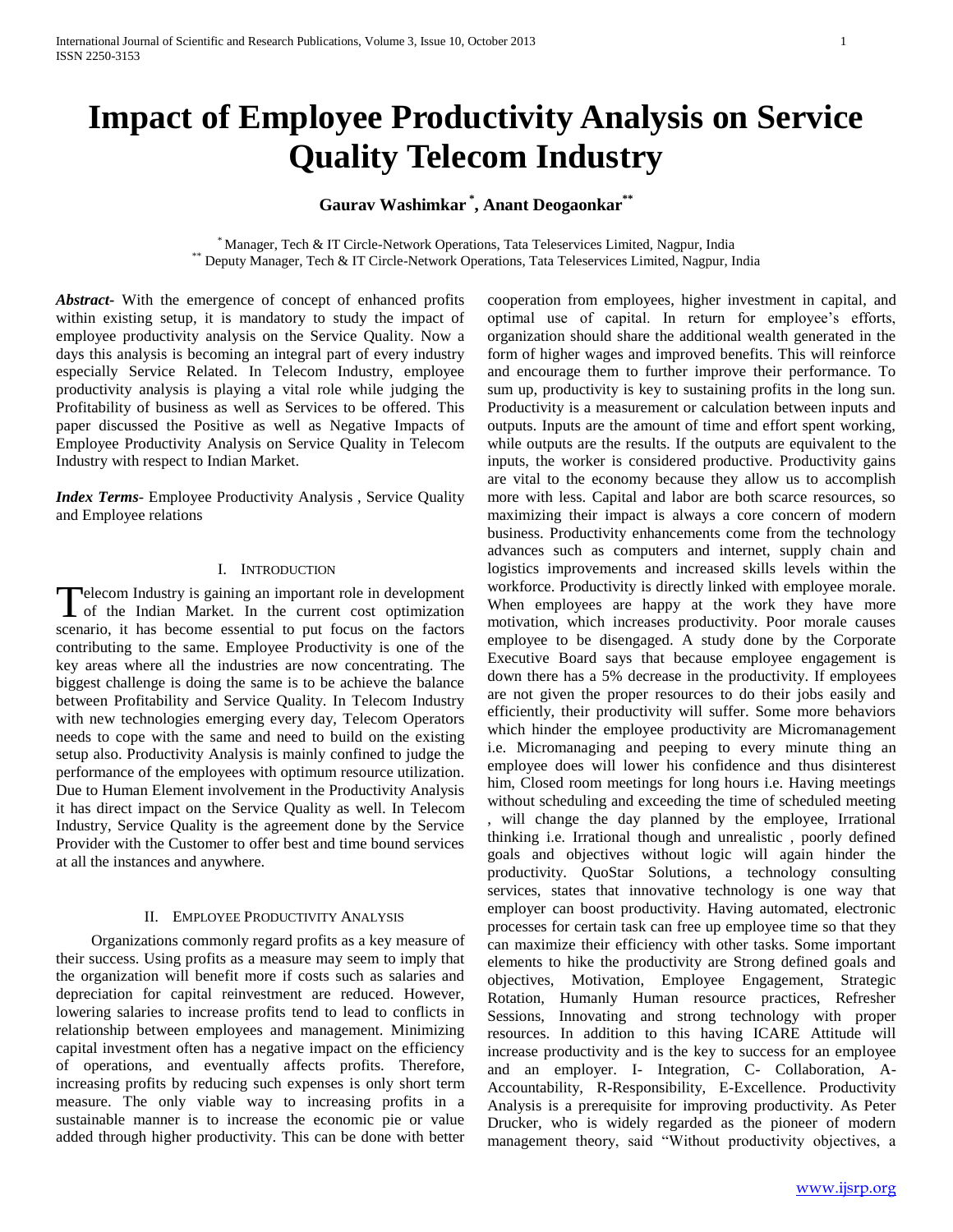International Journal of Scientific and Research Publications, Volume 3, Issue 10, October 2013 2 ISSN 2250-3153

business does not have direction. Without productivity analysis, a business does not have control."

## III. SERVICE QUALITY

#### *What is Quality ? ( Quality is free but it is not a Gift )*

 The global market is becoming more competitive every day. Companies continually search for new ways to gain an edge over their competitors around the globe. Global competition and deregulation in a number of industries is forcing companies to turn to quality in order to survive. WELCH says'' Quality is our best assurance of customer allegiance, our strongest defense against foreign competition, and the only path to sustained growth and earnings." As per DEMING: Perhaps the most important reason for pursuing quality is that quality pays. Research shows a relationship between quality, market share and return on investment. Higher quality yields a higher return on investment (ROI) for any given market share. Quality also pays in the form of customer retention – customer defections represent a significant cost to the companies. Adopting quality principles strongly correlates to corporate stock and earnings appreciation. Quality is one of the core components of value in the S-Q-I-P model. While price and image are communicators, product and service quality define offering in the value proposition. Factors Influencing Change in Quality Perceptions are Modern communications permits and in some cases encourage customers to shift their patronage from one producer to another, Global Competition has resulted in increased choice and has raised customer expectations of what constitutes acceptable quality, Technology – Marketing is a contest for consumer's attention and the Internet is now competing for that attention as the number of Internet users worldwide continues to rise. DEMING's 14 Point Philosophy on Quality is quite exhaustive and thoroughly constructed and says: Constancy of Purpose, Adopt to new Philosophy, Cease dependence on mass inspection, End the practice of Awarding Business on the basis of Price alone, Improve constantly and forever the system of production and service, Institute Training, Institute Leadership, Drive Out Fear, Break Down barriers among Staff, Eliminate Slogans, Exhortations and Targets, Eliminate Work Quotas, Remove Barriers to Pride of Workmanship, Institute a Vigorous Program of Education and Self Improvement, Put Everyone to work on the Transformation.

#### *What is Service Quality ?*

 Customers also form perceptions of quality during the service transaction – how effectively and efficiently the service was delivered and the speed and convenience of completing the transaction. Finally, customers evaluate support activities that occur after the transaction that is post sale services. Thus Service Quality can be defined according to both what and how a product or service is delivered. GRONROOS distinguishes this as Technical Quality and Functional Quality. Technical Quality is concerned with the outcome of the delivered product or service. Customers use service quality attributes such as reliability, competence, performance, durability, etc. to evaluate technical quality. Functional Quality is how Technical Quality is transferred to the consumer. Service Quality attributes such as responsiveness and access would be important in helping the customer judge the functional quality of the service encounter. Cardinal Principles of Service Quality as ZEMKE RON ( 2002 ) are : Listening precedes action, Reliability is key, Flawless execution of the "basics", Pay attention to service design, Perform service recovery well, Surprise customers, Practice " fair play" , Promote teamwork, Internal Service begets external service.

#### IV. POSITIVE IMPACT OF EMPLOYEE PRODUCTIVITY ON SERVICE QUALITY IN TELECOM INDUSTRY

 Presently Telecom Industry is going through a phase of Business Consolidation in order to enhance the profit margins within existing setup. This effort has encouraged some of the Telecom Companies to give a serious thought on one of the key parameter in enhancing business profitability i.e. Employee Productivity Analysis. With emergence of new technologies every day, every minute, every second, all the telecom companies are requiring the Employees who know Multi Tasking thereby enhancing productivity. This is helping the TELCOS to save the cost on Employee part i.e. they are not hiring the new employees for new work instead they are training the existing teams (depending upon their area of interest, skill sets) to carry out the new work. Several Training Programs like Leadership Development, Work Life Balance etc. Most Positive Impact of this analysis is that TELCOS started finding Leaders within the team only. This gesture has inculcated Sense of Security, Belongingness and Enthusiasm among the Employees. In the initial stages, employees may face difficulty in adopting the same but in the gradual course of time; employees align themselves to the new requirement. Human Resources department is playing an important role in this transition. This is spreading a Positive Wave among the company employees to work harder and with dedication. With this model now liabilities on the TELCOS are also decreasing day by day and thereby increasing the profitability. Overall impact of this enhances the TRUST, OWNERSHIP, and BELONGINESS within the team and whole organization. TELCOS who have adopted this strategy are now emerging as a Business Leader with improved CSAT i.e. Service Quality Parameters.

### V. NEGATIVE IMPACT OF EMPLOYEE PRODUCTIVITY ON SERVICE QUALITY IN TELECOM INDUSTRY

 The other side of this analysis has brought a severe impact in Telecom Industry. With this analysis, Companies not doing particularly well adopted the way of JOB CUTTING. Moral Level of the employees gone down drastically thereby directly impacting Service Quality. Companies started to over pressurizing the existing employees impacting their Work Life Balance. Undue Pressure causing high unrest among the employees. Lack of Job Security, Uncertainty about the work is spoiling the overall atmosphere of the organization. The very sad part of this is that the companies are removing the employees by moderating the ratings of the employees in Yearly Performance Appraisal System. Human resources department has to play very important role in overcoming all these negative impacts. HR always acts as a bridge between the employee and the respective